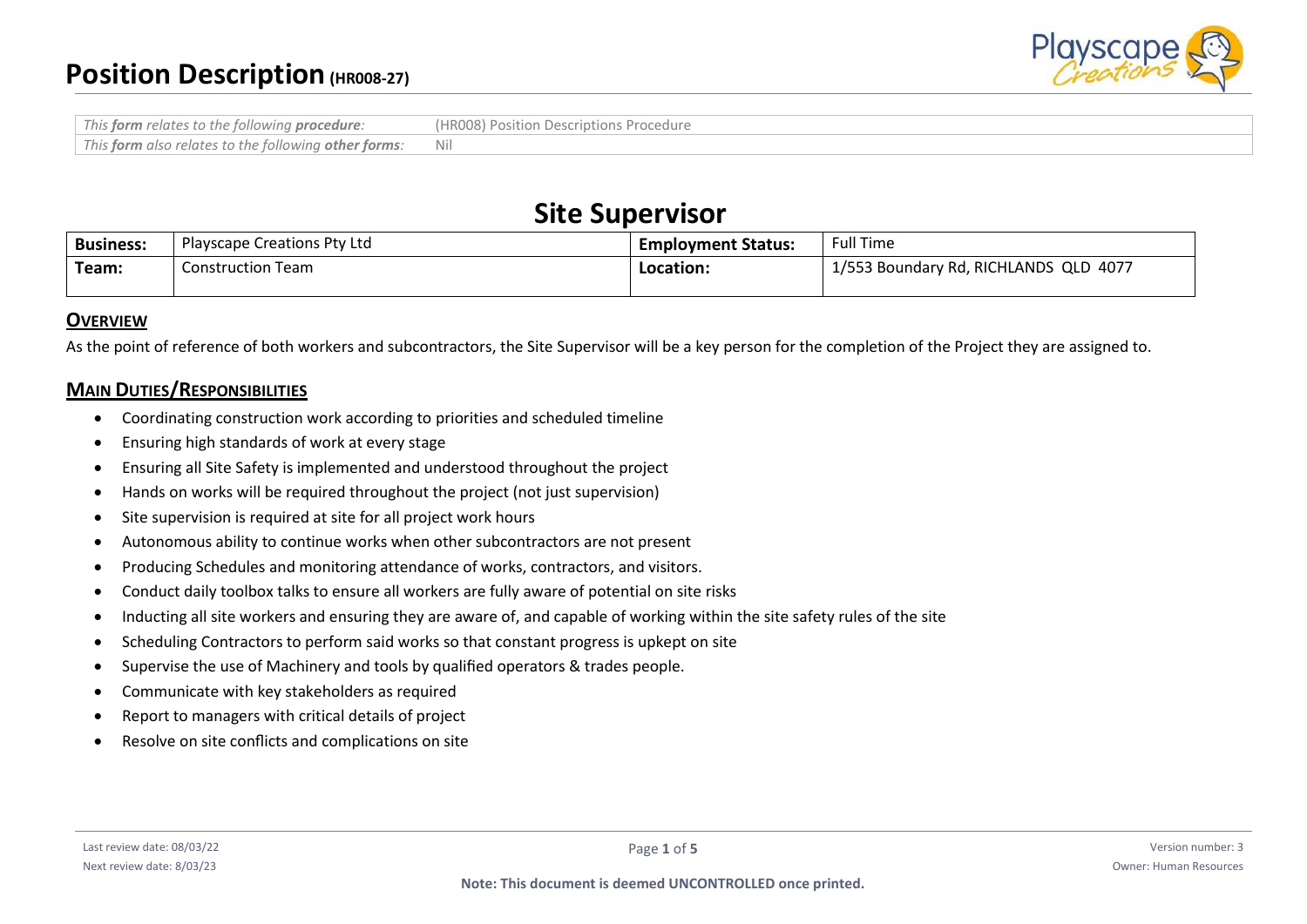# **Position Description(HR008-27)**



# **ROLE REQUIREMENTS**

#### **Qualifications and Experience**

For this role the following qualifications/experience are required:

- Construction trade certificate and Licenced QBCC Site Supervisor
- In-depth knowledge of construction procedures, equipment and HSE guidelines
- Understanding of Structural requirements within construction, as well as working knowledge of electrical installation and plumbing works.
- Ability to read drawings, plans and schematics
- Excellent organizational and leadership skills
- Problem-solving abilities

#### **Skills**

The Site Supervisor must be able to demonstrate the following skills:

- Proven experience as Site Supervisor or Leading Hand
- High-level interpersonal skills with the ability to positively liaise with all levels of the business
- Excellent organizational and leadership skills
- Attention to detail
- A high degree of organisation
- Capacity to work independently
- Ability to constantly improve and optimise
- Socially adept
- Excellent time management
- The ability to handle pressure and meet deadlines
- Skill in prioritizing and triaging obligations
- Ability to communicate and report effectively
- Current First Aid Certification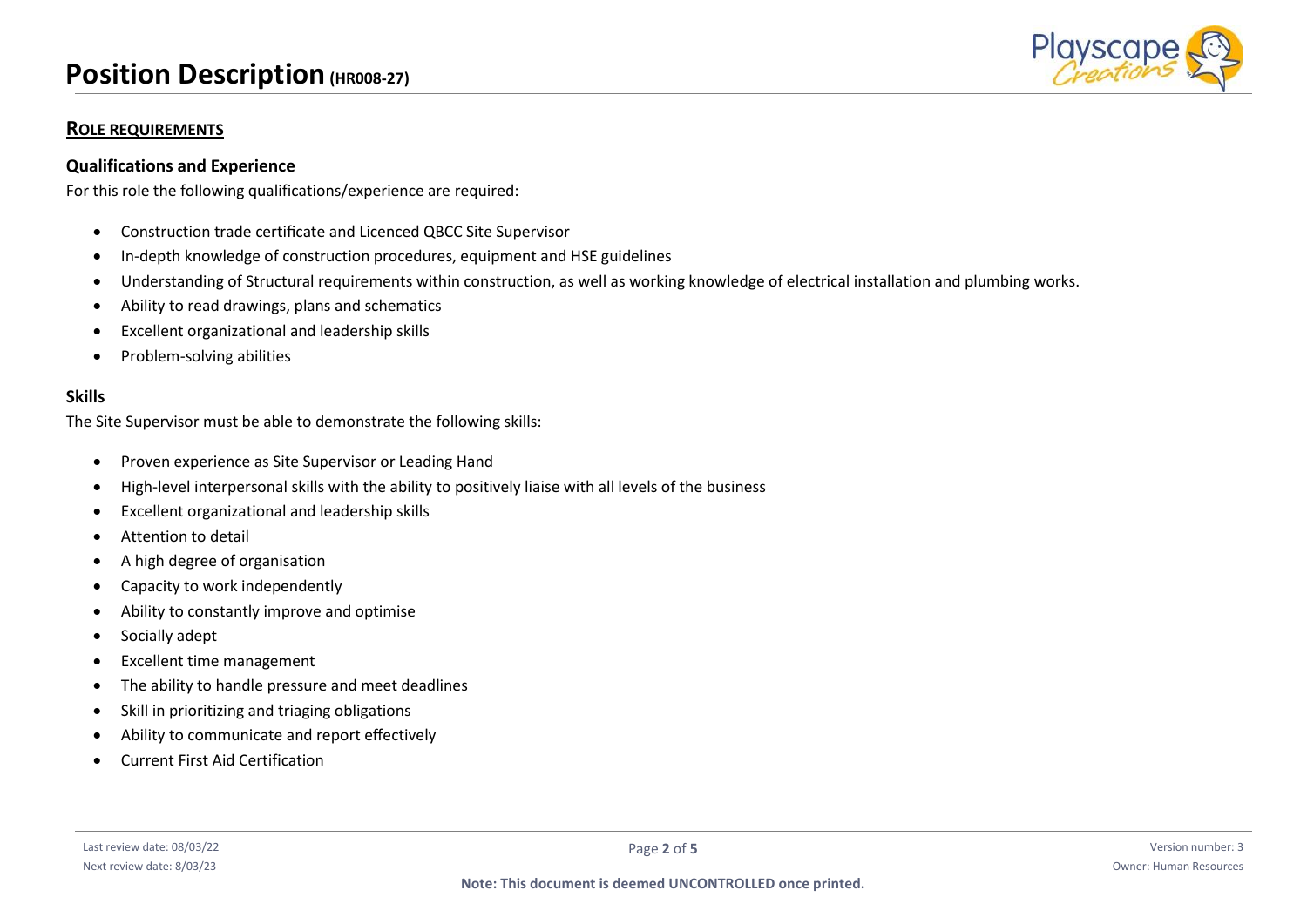

### **Knowledge**

The Site Supervisor, will be provided training, therefore, must have proficient knowledge in the following areas:

- Comprehensive knowledge of all products and Industry Standards
- Comprehensive understanding of the recreation industry
- Comprehensive understanding of administration and filing procedures
- Comprehensive understanding of customer service expectations
- Comprehensive understanding of standards and compliance requirements

| Company<br><b>Strategic</b><br>Goals             | <b>Overall KPIs</b>                                                                                                                                                                                                         | <b>Individual KPIs</b>                                                                                                                                                                                                                                                                                                                                                                                                                                                                                                                                                                                                                                                                                                                    |
|--------------------------------------------------|-----------------------------------------------------------------------------------------------------------------------------------------------------------------------------------------------------------------------------|-------------------------------------------------------------------------------------------------------------------------------------------------------------------------------------------------------------------------------------------------------------------------------------------------------------------------------------------------------------------------------------------------------------------------------------------------------------------------------------------------------------------------------------------------------------------------------------------------------------------------------------------------------------------------------------------------------------------------------------------|
| <b>Financial</b>                                 | Ensure that the company is financially<br>healthy and provides ongoing value to<br><b>Shareholders</b>                                                                                                                      | Conduct work as efficiently as possible to ensure consistent cashflow is achieved.<br>$\bullet$                                                                                                                                                                                                                                                                                                                                                                                                                                                                                                                                                                                                                                           |
| <b>Customer</b>                                  | Understand, respect and service our key<br>and potential clients by displaying a high<br>level of energy and knowledge, providing<br>client focussed solutions and consistently<br>delivering value.                        | On Principal Contractor projects, ensure that Promotional signage is displayed on fencing.<br>Ensure high standards of site presentation and crew behaviour at all projects.                                                                                                                                                                                                                                                                                                                                                                                                                                                                                                                                                              |
| Internal/<br><b>Business</b><br><b>Processes</b> | To systemise what we do and utilise<br>technology to create efficiencies and<br>strengthen our capability for growth. To<br>consider Health, Safety and Environment<br>(HSE) within every aspect of what we do<br>every day | Creation and submission to the Quality Management System one process/task document a quarter.<br>$\bullet$<br>Actively participate in opportunities (at least once a year) to enhance relationships with key<br>$\bullet$<br>suppliers/subcontractors.<br>Creation of standard set of construction delivery documents to allow any item to be built/installed in<br>any state of Australia by any contractor.<br>Creation and adherence to one consistent end-to-end workflow process that can be replicated in<br>$\bullet$<br>any/all states within Australia.<br>Embrace and uphold the concepts of workplace safety. Target of zero harm.<br>$\bullet$<br>Embrace changes as they are made towards to accreditation to ISO standards. |

#### **KEY PERFORMANCE INDICATORS** *(in line with the Strategic Plan)*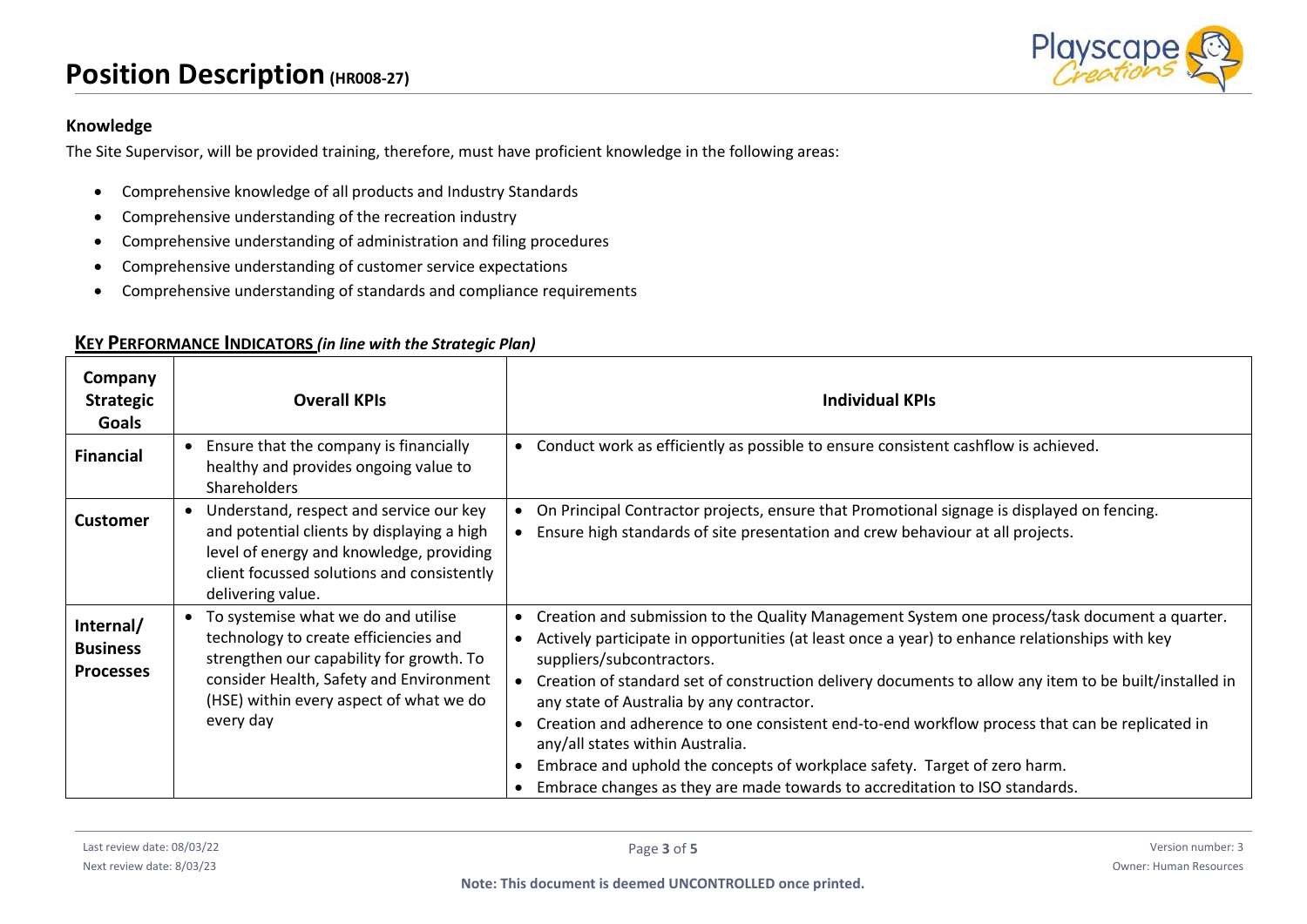

| People and<br>Growth | To support and develop our teams in line<br>with our company objectives. Build and<br>maintain relationships and partnerships<br>with suppliers and stakeholders. | Meet and exceed the tasks set out within my individual position description.<br>Commitment to self care/development in the following areas: physical, mental, and<br>industrial/professional development.<br>Embrace the evolution and improvement of the business and be open to giving and receiving<br>feedback. |
|----------------------|-------------------------------------------------------------------------------------------------------------------------------------------------------------------|---------------------------------------------------------------------------------------------------------------------------------------------------------------------------------------------------------------------------------------------------------------------------------------------------------------------|
|                      |                                                                                                                                                                   | Commit to training and development as identified as necessary for your role.<br>Commit to ensuring any complaints received are logged in the relevant register and that any<br>necessary escalations are made.                                                                                                      |
|                      |                                                                                                                                                                   | Present at least one internal knowledge transfer to the team (annually).                                                                                                                                                                                                                                            |

# **VALUES**

As a leader you are expected to demonstrate and promote our Company Values:

| Integrity                            | <b>Contribution</b>   | Growth                     | Achievement                |
|--------------------------------------|-----------------------|----------------------------|----------------------------|
| Respect                              | Problem Solving       | Development of business    | Prosperity                 |
| Trust and Honesty                    | Sharing               | Development of self        | <b>Outcomes</b>            |
| Accountability                       | Selflessness          | <b>Extending ourselves</b> | <b>Results</b>             |
| Compliance to Legislations/Standards | Openness (safe space) | <b>Measured Risks</b>      | <b>Celebrating Success</b> |

# **PERSONAL ATTRIBUTES**

The Site Supervisor must be able to demonstrate the following personal attributes:

- Honest and trustworthy
- Reliable
- Respectful
- Flexible
- Possess a positive, can do attitude
- Demonstrate sound work ethics
- Possess cultural awareness and sensitivity